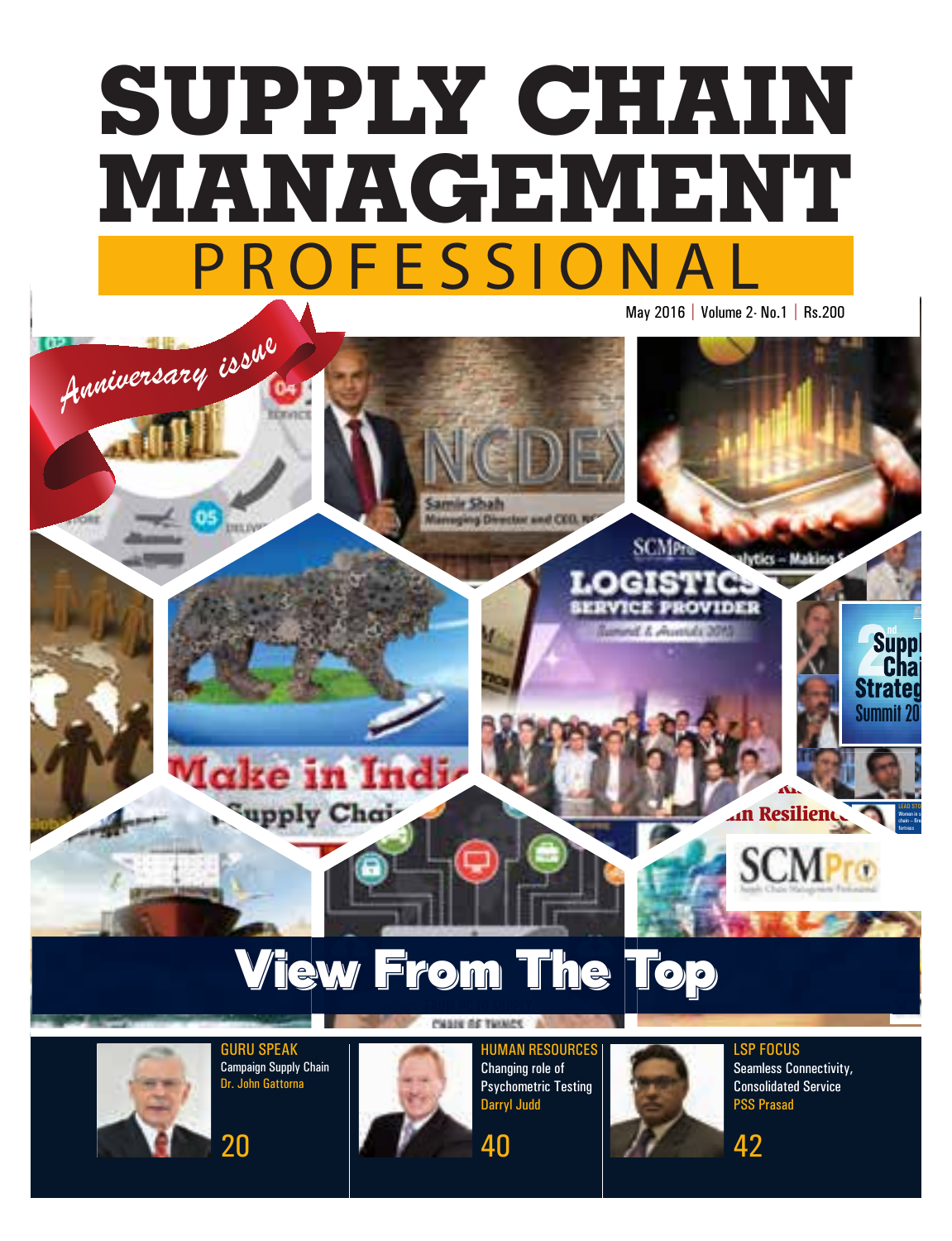## Changing role of Psychometric **Testing**

Will there continue to be a role for Psychometric Assessment in management processes?



**Darryl Judd, COO, Logistics Executive**

In recent years there has been a trend for employers to develop a more inclusive workforce that incorporates all sorts of differences including geographic and cultural boundaries, gender, age or anything else. This is where psychometric testing has really come into its own as an impartial testing tool. It is particularly useful as employers move towards strategies aimed at hiring a more diverse workforce were these assessments provide information on skills and abilities in areas that are usually hard to measure like behaviour.

Their impartiality is also an enormous advantage in assisting organisations meet the increasing legislative requirement for equality in the workforce. Psychometric testing in this instance can provide a transparent, evidence-based recruitment tool that satisfies equal opportunity standards.

They will also be used more widely as other recruitment measures are outdated, such as the new trend by companies such as Google and Ernst a& Young to remove graduate requirements from their recruitment processes becomes more prevalent.

Even universities are moving away from placing a value measure on their degrees as new research

suggests that when hiring decisions are made more on a candidate's soft skills better decisions are made. As Universities remove grading from their assessments, testing can be used as a replacement means of assessing ability in different areas such as literacy, as required by job roles.

More companies than ever are using psychometric testing. According to the (May 2015) Aberdeen Group study, 71% of Best-in Class companies used psychometric testing. This was an increase in their use by 13% which correlated with an increase of 15% yearon year improvement in hiring manager satisfaction. They also state "Businesses that use pre-hire assessments are 36% more likely than all others to be satisfied with their new hires."

DISC training, such as Logistics Executive Group's Myprofile, provide valuable information about how a person is likely to behave and react in certain situations. This is of huge benefit to managers, teams and to individuals as it offers a deeper insight into how they can benefit from their differences and how to communicate and motivate each other. "We have been incorporating Myprofile in our recruitment process